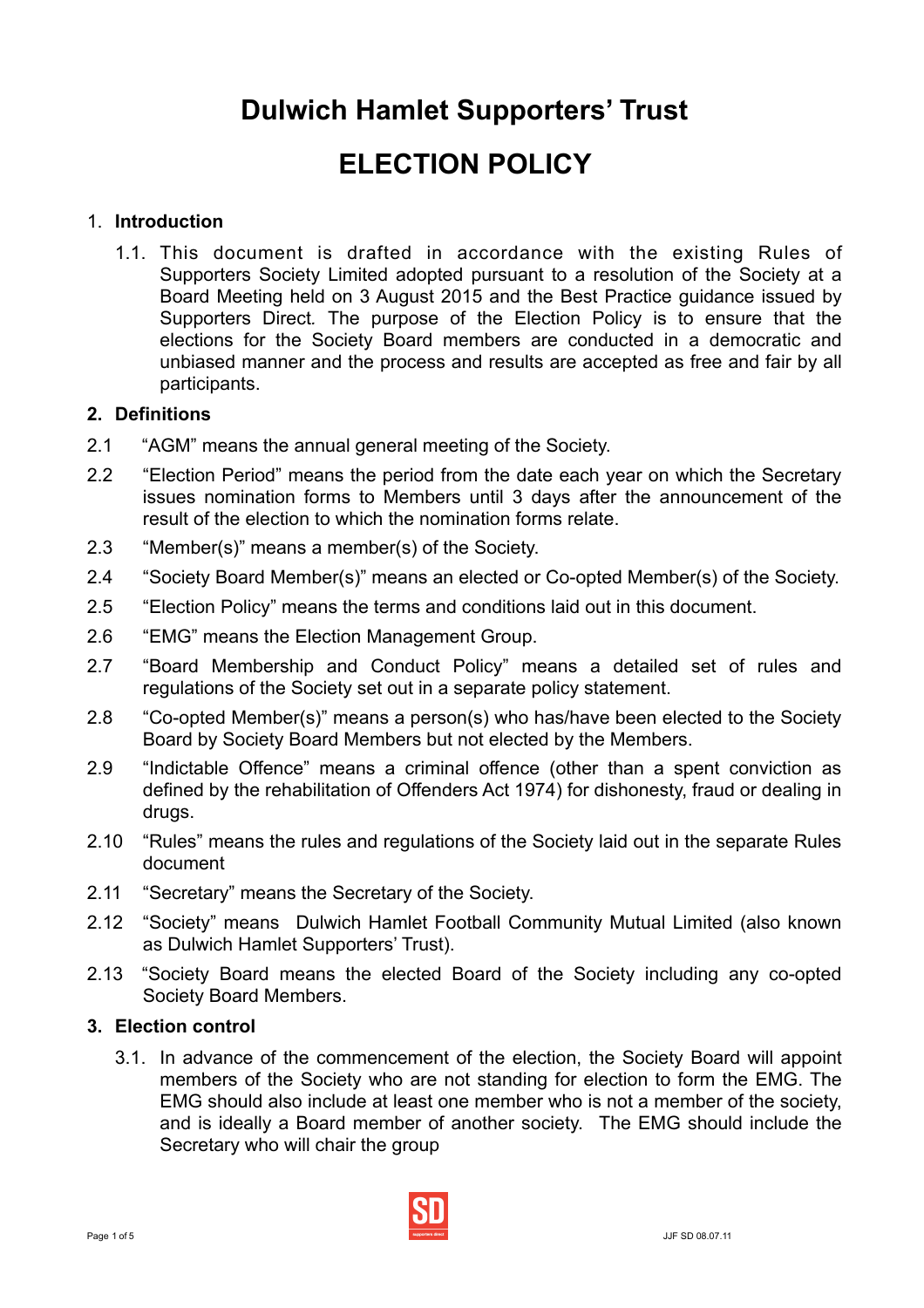- 3.2. No members of the Society Board whose positions are due to be offered for election shall play any part in determining the composition of the EMG or any aspect regarding the conduct of the elections.
- 3.3. Members of the EMG shall not be eligible to nominate candidates nor be a candidate themselves and shall have proper regard to maintaining the integrity of the election process. The Board shall agree the number of vacancies to be elected (which must comprise at least one third of the elected Board).
- 3.4. During the Election Period the EMG will ensure that the election is run in accordance with this policy.
- 3.5. The EMG shall make the final decision as to the eligibility of candidates, nominations and valid votes. If it is not possible to appoint an Independent Returning Officer, the EMG shall conduct the count and the result, as determined by them is final. Any decisions taken will be by majority vote and recorded. The Chair of the EMG shall have a casting vote in the event of a tie.

#### **4. Timetable**

- 4.1. The AGM will take place within the period laid down in the Society's Rules, and the exact date shall be decided by the Society Board by the end of the preceding financial year.
- 4.2. The Board shall agree the number of vacancies to be elected; if the numbers to be elected differs from the numbers elected in previous years, or changes the number of places to be elected in total on the Society Board, then the reasons why the change has been made shall be communicated to members in the form soliciting nominations.
- 4.3. The Secretary will circulate a nomination form with advance notice of the AGM at least six weeks before the AGM.
- 4.4. The Society Board shall ensure that the membership of the EMG has been agreed by the Society Board before the Secretary circulates nominations forms.
- 4.5. During the Election Period, the EMG shall manage the process.

#### **5. Nominations and eligibility**

- 5.1. Any person wishing to be a candidate for election to the Society Board must be a fully paid-up member of the Society and be nominated by at least two fully paid-up members of the Society.
- 5.2. The EMG will verify that nominations are from members of the Society. Society members can nominate as many candidates as they wish.
- 5.3. A signed letter of nomination from a member, or email from the address a member has given the Secretary for receiving Society communications, are acceptable substitutes for a signature on the candidate's nomination form.
- 5.4. It is the candidate's responsibility to ensure that their nomination is valid and submitted in accordance with the election timetable. In order to ensure that candidates can confirm the validity of their nominees, the EMG and Secretary should arrange for candidates to be able to check in advance whether those nominating them are fully paid-up members. This shall not include checking the whole database of members.



.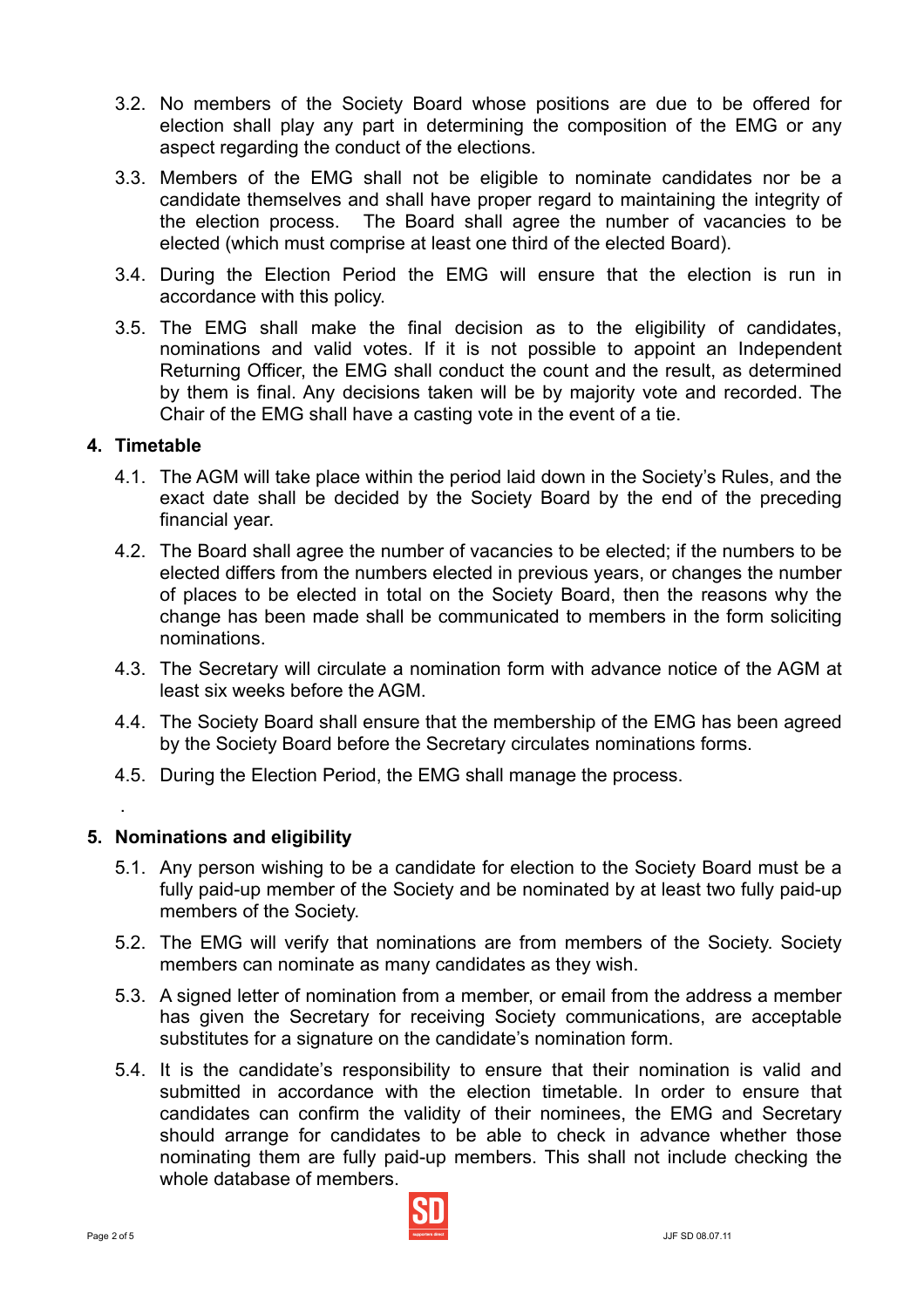- 5.5. Decisions over the validity of nominations shall be a matter for the EMG having due regard for the Secretary's assessment of the membership status of an individual nominating a candidate. Any decision by the EMG not to accept a nomination as valid should be notified to the candidate as soon as possible in order that the situation may be rectified or an appeal heard.
- 5.6. Candidates must also submit a statement in support of their nomination and may also submit a photograph for publication with their statement (see section 6 below for more details).
- 5.7. The names of those nominating candidates shall be appended to each candidate's statement.
- 5.8. By submitting a nomination, Candidates will be deemed to have accepted this Election Policy, the Society's Rules, and any other policies and rules adopted by the Society Board and the membership and agreed to be bound by them.
- 5.9. Specifically, candidates are also self-certifying that they comply with the Society Rules and Board Membership and Conduct Policy relating to eligibility to serve on the Board. In particular, no person can be a member of the Society Board:
	- (with the exception of Co-opted Members co-opted onto the Society Board under Rule 56 of the Rules) who ceases to be a Member of the Society;
	- who is subject to a bankruptcy order or has in place a composition with his/her creditors;
	- who is subject to a disqualification order made under the Company Directors Disqualification Act 1986;
	- fails to abide by any rules for the conduct of elections made by the Society Board.
	- who has a conviction for an indictable offence (other than a spent conviction as defined by the Rehabilitation of Offenders Act 1974);
	- in relation to whom a registered medical practitioner who is treating them gives a written opinion to the Society stating that they have become physically or mentally incapable of acting as a Director and may remain so for more than three months;
	- in relation to whom by reason of their mental health, a court makes an order which wholly or partly prevents them from personally exercising any powers or rights which that person would otherwise have;
- 5.10. All candidates shall leave full contact details with the EMG including email address

#### **6. Statements and Campaigning**

- 6.1. Campaigning under the auspices of the Society will be restricted to the statements submitted by the candidates and to any hustings organised by the Society. This shall not mean that other campaigning which has not been organised by the society is not allowed, for example on social media.
- 6.2. All candidates' statements are to be sent by email to the relevant members of the EMG. These will be gathered together and issued with the ballot papers, and include the photograph (if submitted) of the candidate and a list of the members who have nominated them.

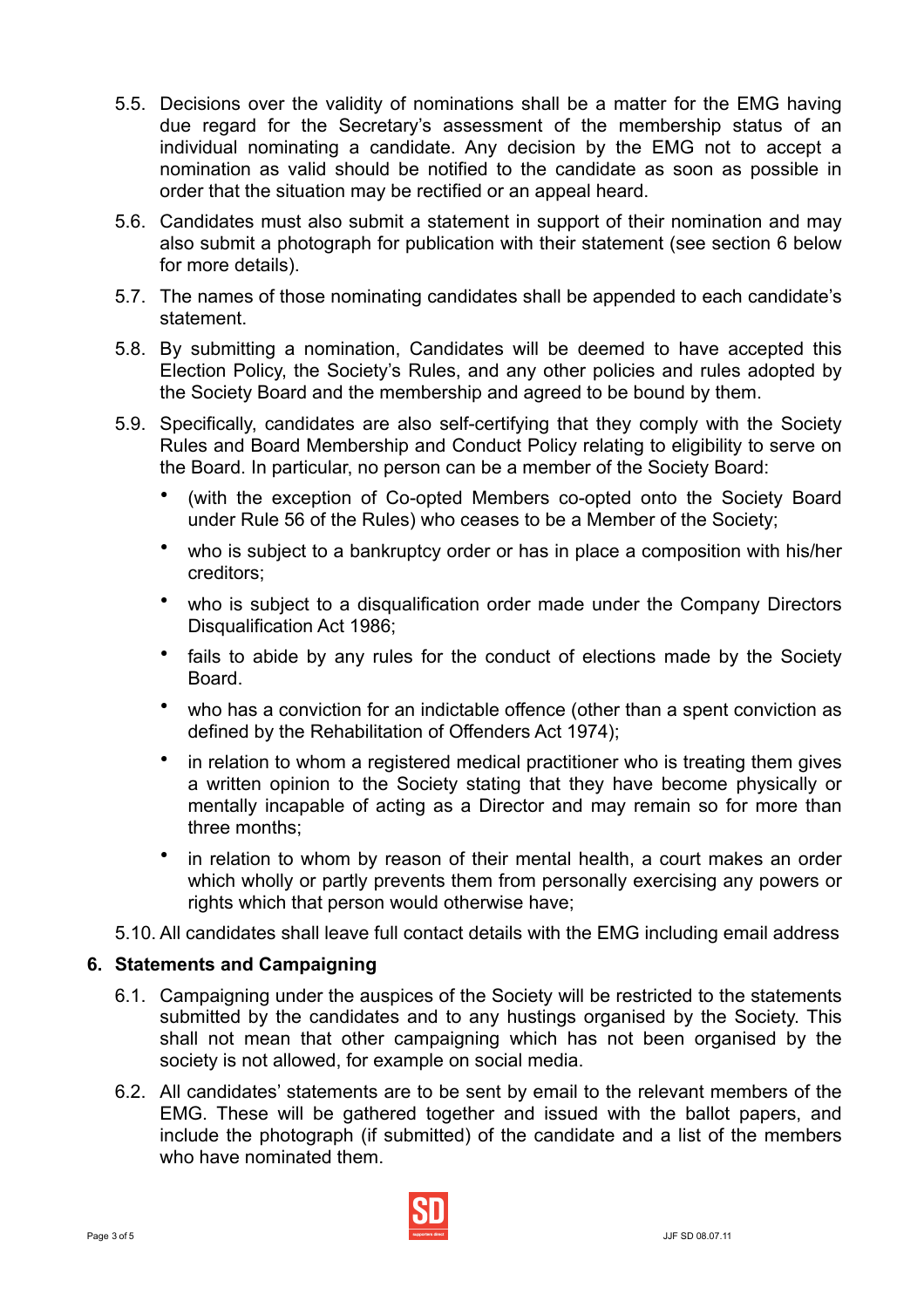- 6.3. Candidate statements should be no longer than 600 words. If a candidate's statement has more 600 words, it will be truncated and text will be inserted below stating "The candidate's statement has exceeded the permitted amount and has therefore been truncated". The number of words counted shall be decided using Microsoft Word.
- 6.4. Candidates shall not in their statements make threats, insults or derogatory, abusive, racist, sexist or homophobic statements. The EMG will reserve the right to edit any statement to ensure that it does not breach these rules.
- 6.5. In agreeing to be nominated and so accepting this Policy, candidates shall agree to indemnify the Society for the cost of meeting any liability of the Society that may arise as a result of the contents of their statement.
- 6.6. During the election neither the EMG nor the Society Board may provide advice to voting members as to the suitability of any candidate nor issue any voting advice to members collectively. Individual Society board members who indicate a preference in public must make it clear that they do not speak on behalf of the Society board and express a purely personal opinion.

## **7. Appeals**

- 7.1. Candidates or complainants shall raise matters with the EMG whose decision is final.
- 7.2. Complaints after voting has closed shall be made to the EMG not later than three working days after the close of poll. Any complaint received after this date shall be ruled out of order.
- 7.3. If any candidate should contravene the Election Policy, the EMG shall judge whether a disqualification should apply and their decision is final.
- 7.4. Any appeal against the decision of the EMG shall be made through and governed by the disputes procedure as set out in the Society Rules.

#### **8. Result**

8.1. If there are more candidates than places available on the Society Board, then a vote will be required, which must adhere to the following procedures. The EMG will issue ballot papers and copies of candidates' statements with the notice sent convening the AGM. Votes may be submitted up to 7 days before the AGM. The Count shall be made before the AGM, and the result announced before the close of the AGM. All election communications may be issued, and ballot papers may be submitted, either by post or by electronic means at the discretion of the EMG, who shall ensure that all eligible Trust members are given the opportunity to participate in the Election.

8.2 If agreed by the EMG, a hustings may also be held, and should ideally be held at least one week before the closing date for voting.

8.3 The highest placed candidates in terms of total votes as equal to the number of places available for election declared by the Board shall be deemed elected. If the same number of votes are received by those with the lowest qualifying votes for the Board election, the winner will be drawn by lots if the candidates cannot decide among themselves who should sit on the Board.